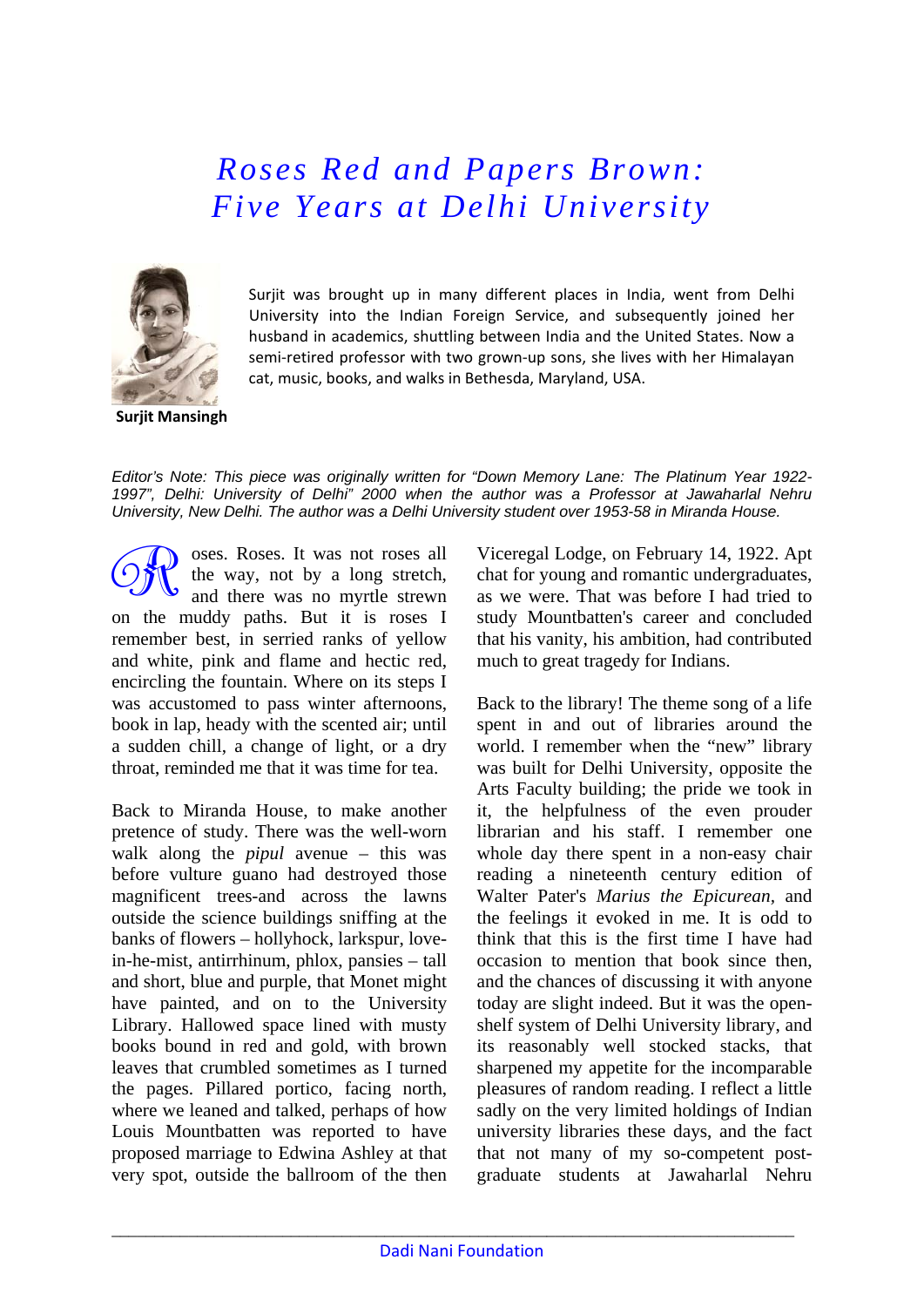University read widely for the sheer fun of it. But my sons do, and for that, as for so much else, I am grateful.

Another strange thought crosses my mind as I drive masked against Delhi's alarmingly high pollution levels today and avoid visiting the "old campus". My strongest recollection of five years spent on that campus is of beauty. Beauty with a capital B. Those cloudless skies crowded with stars bright enough to illuminate a volume of verse.... The wind blowing through the circular stairs of Flagstaff House.... The first rains turning the grey rocks and thorny acacia of the Ridge to a delicate green on which peacocks danced.... The fluted columns and marble tombs of Delhi College, then at Ajmeri Gate, while we waited anxiously for the results of some intercollegiate debate to be declared .... The soft, shadowed lawns of St. Stephen's College as we carried that handsome Mukherii Memorial Trophy back to Miranda House for the umpteenth time or recounted their latest Shakespeare production.... The strains of the violin under Yehudi Menuhin's matchless fingers in the auditorium of the newly built Pusa Institute.... The call of the koel, and the sudden unfurling of a hoopoe's crest ... The first experience of grand piano playing by Claudio Arrau in the noble Sapru House, not yet ruined by neglect and petty politics.... Sunrise walks in clean sand and mustard fields along the fast-flowing Yamuna – today's sewer miscalled the Yamuna is not recognisable to me – and the hot, sweet *Dhabha* tea for afters.

There was something beautifully awesome, too, in natural terrors. One afternoon a swarm of locust descended, decimating every green thing in a matter of hours. And the recurring *loo* carried with it an intensity of something more than desert sand. I remember once being lifted by the *loo,*  white cotton sari billowing like a miniparachute, being hurtled down Probyn Road, and arriving at the Arts Faculty building for final examinations even more flurried and frightened than when I started. It must have been about that time that I decided that the *burqa* had less to do with Islam or the subjugation of women than with climate. Who would not want to be protectively veiled from the fierce *loo?* 

What about truth, you may ask, in lower or upper case? Nirad Chaudhuri had a lot to say on the subject, forefinger wagging, as he sat on his straight-backed chair in an ancient flat on Nicholson Road near Mori Gate and declaimed on the evils of our educational system and why he was tutoring his sons himself, at home. What emerged from those interminable sessions in the Coffee House, served by the ageless Verghese now no more, but a reinventing of the epistemological wheel?

Perhaps there were fewer "notables" visiting us then so that I still remember vividly Isiah Berlin's talk on the hedgehog and the fox. No camera caught me receiving a degree from the hands of the handsome Duke of Edinburgh, but I have a snapshot in my mind. Bits (not bytes!) of lectures float across time. "Do you want to cut grass or sell tobacco at Rs. 1,000 a month, or serve India for Rs. 300?" asked gentle Mr. Kapadia. Our answers were unhesitating, if varied. Some of us intuitively knew then what we have learned subsequently: education is the basis of civil society, and the acme of a liberal education is public service. Like every history student at Delhi University for decades, I was profoundly moved by Amin Sahib's dedication, by his ability to make Mughal India come alive. And I discovered recently that Bipan Chandra has long since forgiven and forgotten the juvenile antics my friends and I played at in his early classes.

But we lived under a gentle intellectual regime at Miranda House. We were expected to be "good girls" and often addressed as "daarling chiieeld", but we were not prodded or pushed to excel; performance far below potential brought no